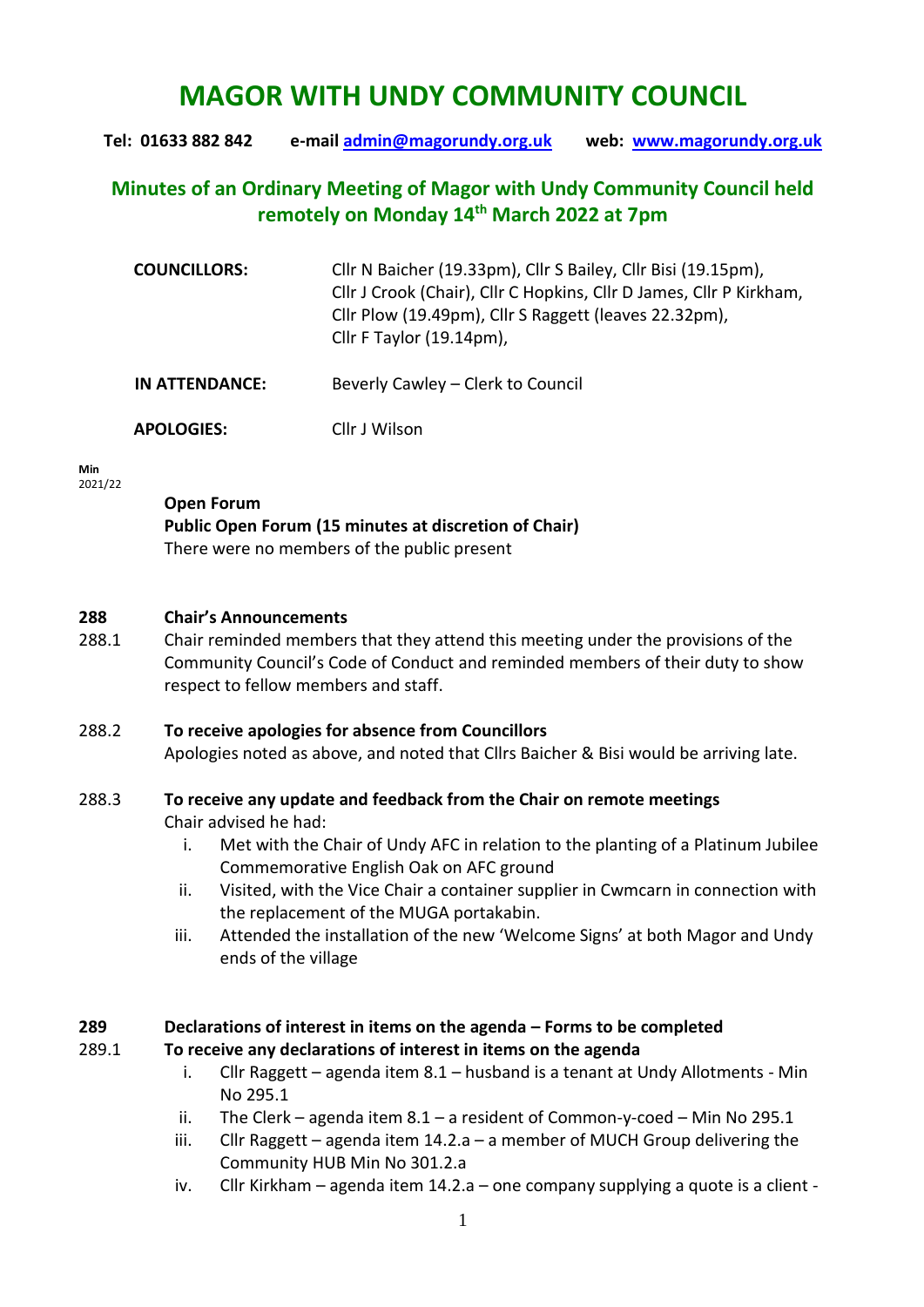#### **290 Minutes**

## 290.1 **To adopt the minutes of the Ordinary Meeting held remotely on Monday 14th February 2022**

*Resolved: To adopt the minutes of the Ordinary Meeting held remotely on 14th February, 2022* 

## 290.1.a **Chair to sign the minutes** Chair to sign minutes in due course

## 290.2 **To adopt the minutes of the Extraordinary Meeting held remotely on Monday 28th February 2022**

A councillor questioned the accuracy of Minute No 279.1, stating that Council had agreed to place an advert by  $7<sup>th</sup>$  March. The clerk advised that she had no recollection of such an agreement, and referred to her notes, stating she had not noted that. She added that she recalled the  $7<sup>th</sup>$  March being discussed at the meeting of  $14<sup>th</sup>$  March, but that no resolution had been made. The clerk would listen to the recording of the meeting and feedback her findings to members.

The councillor questioned the wording of Minute No 281.3.a, which stated that the MUGA working group would present/offer 'two different proposals', and she noted that there were actually three quotes presented to Council. The working group clarified that it referred to two options, and not two quotes.

*Resolved: To amend Minute No 281.3.1 to read, at the end: '…bring a total package to Council at the 14th March meeting offering a replacement or a cheaper alternative.'*

*Resolved: To defer the adoption of the Minutes of the meeting held remotely on Monday 28th February 2022 until the accuracy of Min No 279.1 could be determined from the recording.*

# 290.2.a **Chair to sign the minutes**

Not applicable.

**The Chair confirmed that the meeting would be recorded.**

#### **291 Finance**

291.1 **To confirm the Bank Reconciliation of the Council's Bank Accounts to 28th February 2022** 

> *Resolved: To confirm the Bank Reconciliation of the Council's Bank Accounts to 28/02/22*

#### 291.2 **To note and accept list of amounts paid and banked during February 2022**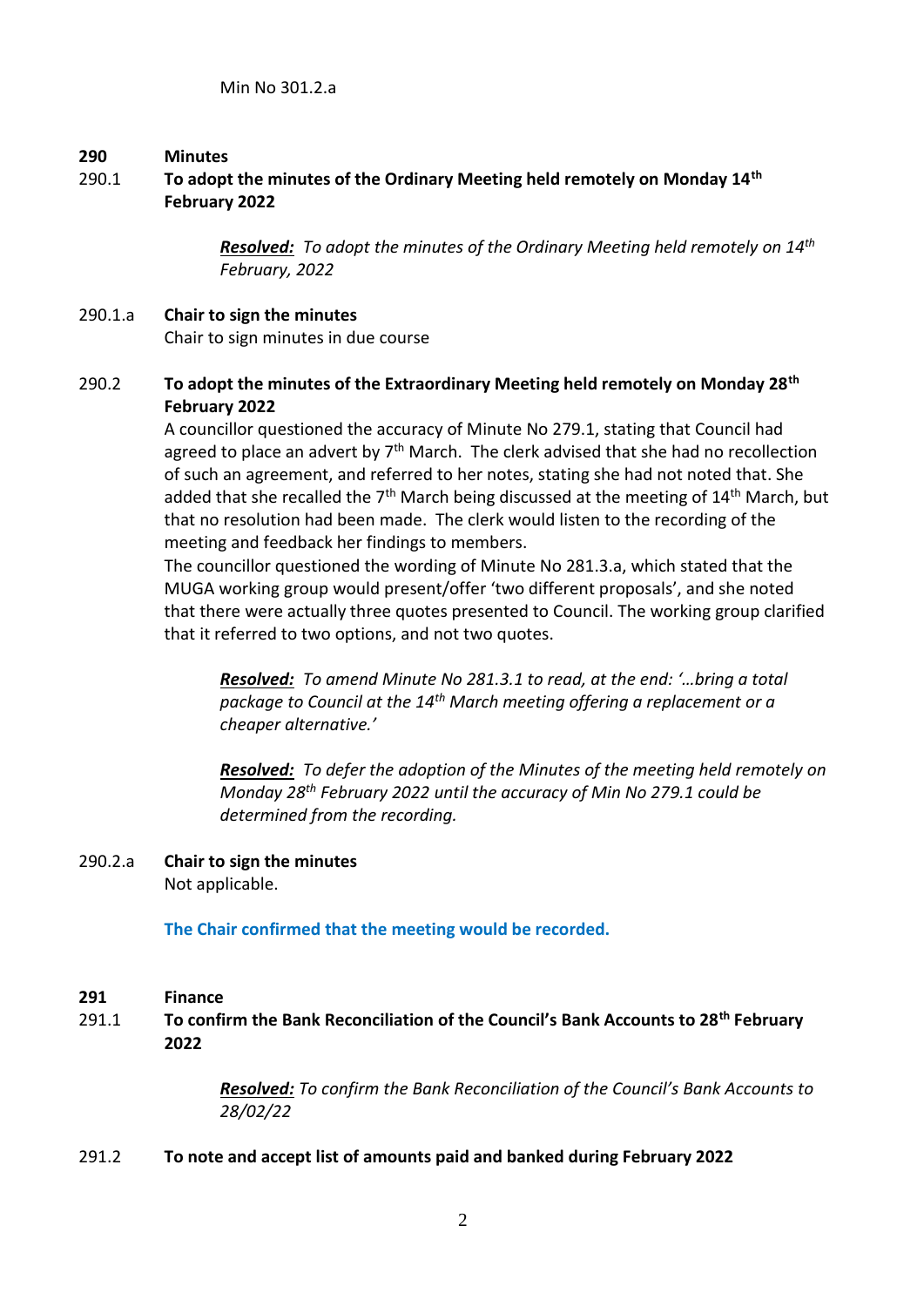*Resolved: To accept the list of payments and receipts as provided to end February 2022*

## **CLLR TAYLOR ENTERED MEETING AT 19.14PM CLLR BISI ENTERED MEETING AT 19.15PM**

291.3 **To receive notification of Annual Membership from One Voice Wales, and consider approval of renewed membership at the cost of £934** *(under Local Govt Act 1972 s143)*

> *Resolved: To renew the Annual Membership to One Voice Wales at the cost of £934 (under LGA 1972 s143)*

291.4 **To receive notification of Annual Membership from Gwent Wildlife Trust, and consider approval of renewed membership at the cost of £36** *(under Local Govt Act 1972 s137)*

> *Resolved: To renew the Annual Membership to Gwent Wildlife Trust at the cost of £36 (under LGA 1972 s137)*

- 291.5 **To note that the National Joint Council for Local Government Services (NJC) has agreed the new rates of pay applicable from 1 April 2021 and to agree:**
	- **a. To implement new rates with effect from March 2022 Salary.**

*Resolved: To implement the NJC new rates of pay with effect from March 2022 salary* 

**b. To make salary back-payment (from 1stApril 2021 to 28th February 2022) in the March 2022 salary.**

*Resolved: To make the necessary salary back payment (from 1st April 2021 to 28th February 2022) in the March 2022 salary.*

291.6 **To note that the National Living Wage increases as at 1st April 2022 from £8.91 to £9.50** Noted.

#### **292 Correspondence**

- 292.1 **To note that miscellaneous correspondence had been emailed direct to Members as appropriate.** Noted.
- **293 Planning - View applications at<http://www.monmouthshire.gov.uk/planning>**
- 293.1 **To consider:**
- 293.1.a **DM/2022/00302: - Proposed single storey rear and side extension - 5 Rockfield Grove Undy**

*Resolved: To recommend approval of DM/2022/00302, subject to a positive*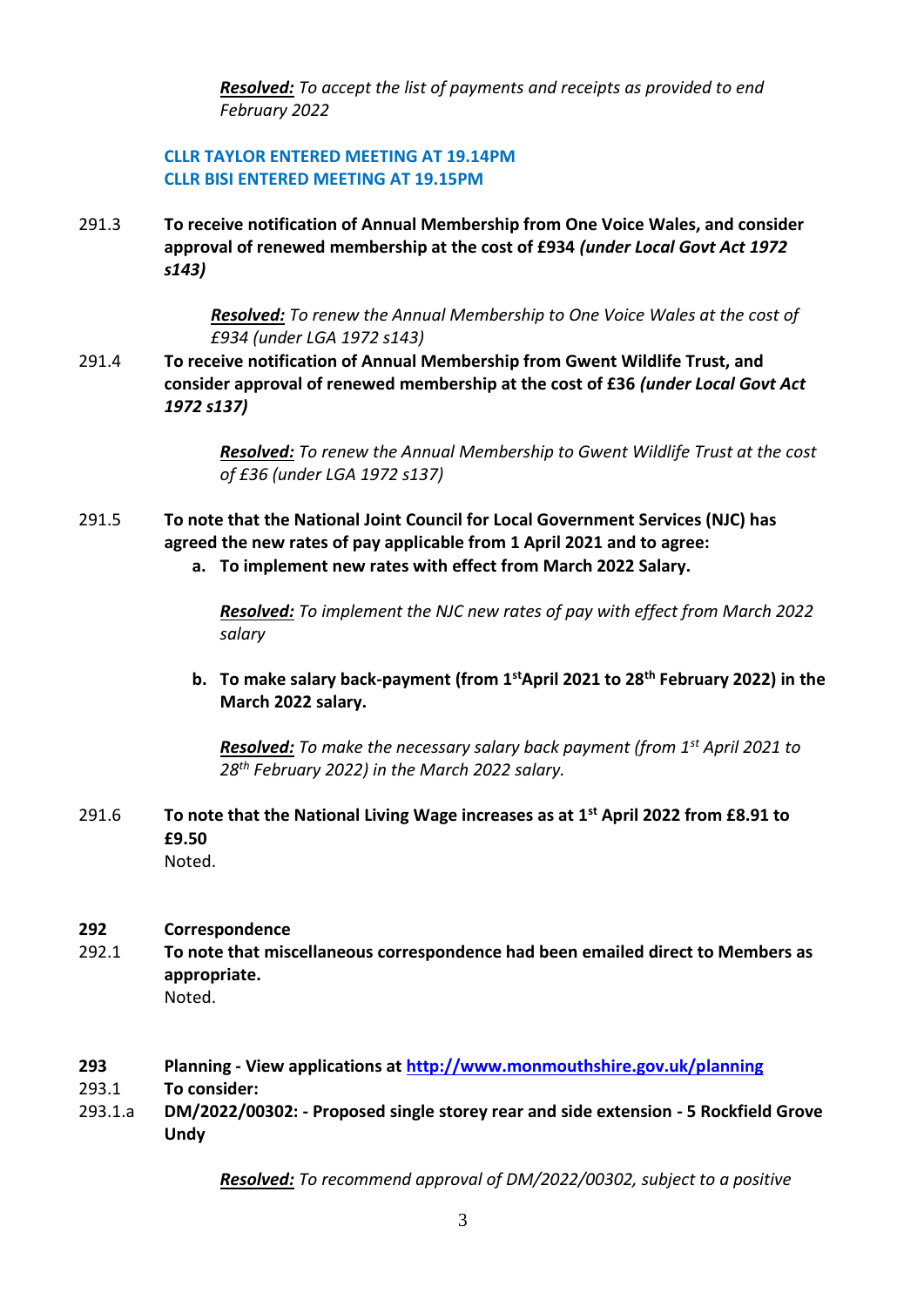*consultation with neighbours, and stating that Council have concerns regarding the proximity of the extension to the boundary and fence-line of the next door neighbours, and concerns about the single storey being developed into a two storey in the future.*

## 293.2 **Notification of Pre-Planning:-**

293.2.a **Proposed industrial, storage and distribution warehouse (Use Classes B2 and B8 with ancillary B1), together with associated access, parking, landscaping and ancillary infrastructure - Land West of Wales 1 Business Park, Magor Road, Magor, Monmouthshire, NP26 3DG**

> The clerk confirmed the usage codes for members: B1 Business – offices (other than those that fall within A2), research and development of products and processes, light industry appropriate in a residential area. - B2 General industrial - Use for industrial process other than one falling within class B1 (excluding incineration purposes, chemical treatment or landfill or hazardous waste) - B8 Storage or distribution - This class includes open air storage.

Members had concerns regarding:

- access to the site as there was insufficient detail
- impact on local area, as there was little information of estimated usage/access/ egress on to site, and of how traffic would access/egress site from the M4
- no indication of hours of operation.

*Resolved: That a response is sent raising concerns with regards to access and egress to and from the site, stating that there is little information of estimated usage and no indication of hours of operation.*

## **CLLR BAICHER ENTERED THE MEETING AT 19.33PM**

293.3 **To note Mon CC weekly new and decided planning lists <https://www.monmouthshire.gov.uk/planning-3/weekly-planning-lists/>** Noted

#### **294 Independent Remuneration Panel for Wales**

- 294.1 **To receive the Annual report from the IRPW for the year 2022 to 2023 [Independent](https://eur01.safelinks.protection.outlook.com/?url=https%3A%2F%2Fgov.wales%2Findependent-remuneration-panel-wales-annual-report-2022-2023&data=04%7C01%7CLeighton.Jones%40gov.wales%7Ceb82a77f724c4da7315708d9d424ecc1%7Ca2cc36c592804ae78887d06dab89216b%7C0%7C0%7C637774077311159118%7CUnknown%7CTWFpbGZsb3d8eyJWIjoiMC4wLjAwMDAiLCJQIjoiV2luMzIiLCJBTiI6Ik1haWwiLCJXVCI6Mn0%3D%7C3000&sdata=qu0AxrCN1ap0hfysvVih4fMFitHo2aXkDya9HBCyz7Q%3D&reserved=0)  [Remuneration Panel for Wales: annual report 2022 to 2023](https://eur01.safelinks.protection.outlook.com/?url=https%3A%2F%2Fgov.wales%2Findependent-remuneration-panel-wales-annual-report-2022-2023&data=04%7C01%7CLeighton.Jones%40gov.wales%7Ceb82a77f724c4da7315708d9d424ecc1%7Ca2cc36c592804ae78887d06dab89216b%7C0%7C0%7C637774077311159118%7CUnknown%7CTWFpbGZsb3d8eyJWIjoiMC4wLjAwMDAiLCJQIjoiV2luMzIiLCJBTiI6Ik1haWwiLCJXVCI6Mn0%3D%7C3000&sdata=qu0AxrCN1ap0hfysvVih4fMFitHo2aXkDya9HBCyz7Q%3D&reserved=0)** *(refers Town & Community Councils: pages 47 - 59)* Members noted receipt of the Annual Report
- 294.2 **To note that the IRPW Annual Report for the year 2021 to 2022 remains in place until the May 2022 elections, and that the new Report 2022-2023 comes in to effect on 8th May 2022.**

Members noted the anomalies in connection with the new report in relation to the May elections.

294.3 **To note a Council resolution is required to adopt (or not) non-mandatory determinations 46,47,48,49,50,51** *(see table 12 of IRPW Annual Report 2021-2022)* Members noted that determination 45 had been omitted from the agenda item.

*Resolved: To add Determination 45 to the agenda for the 28th March 2022*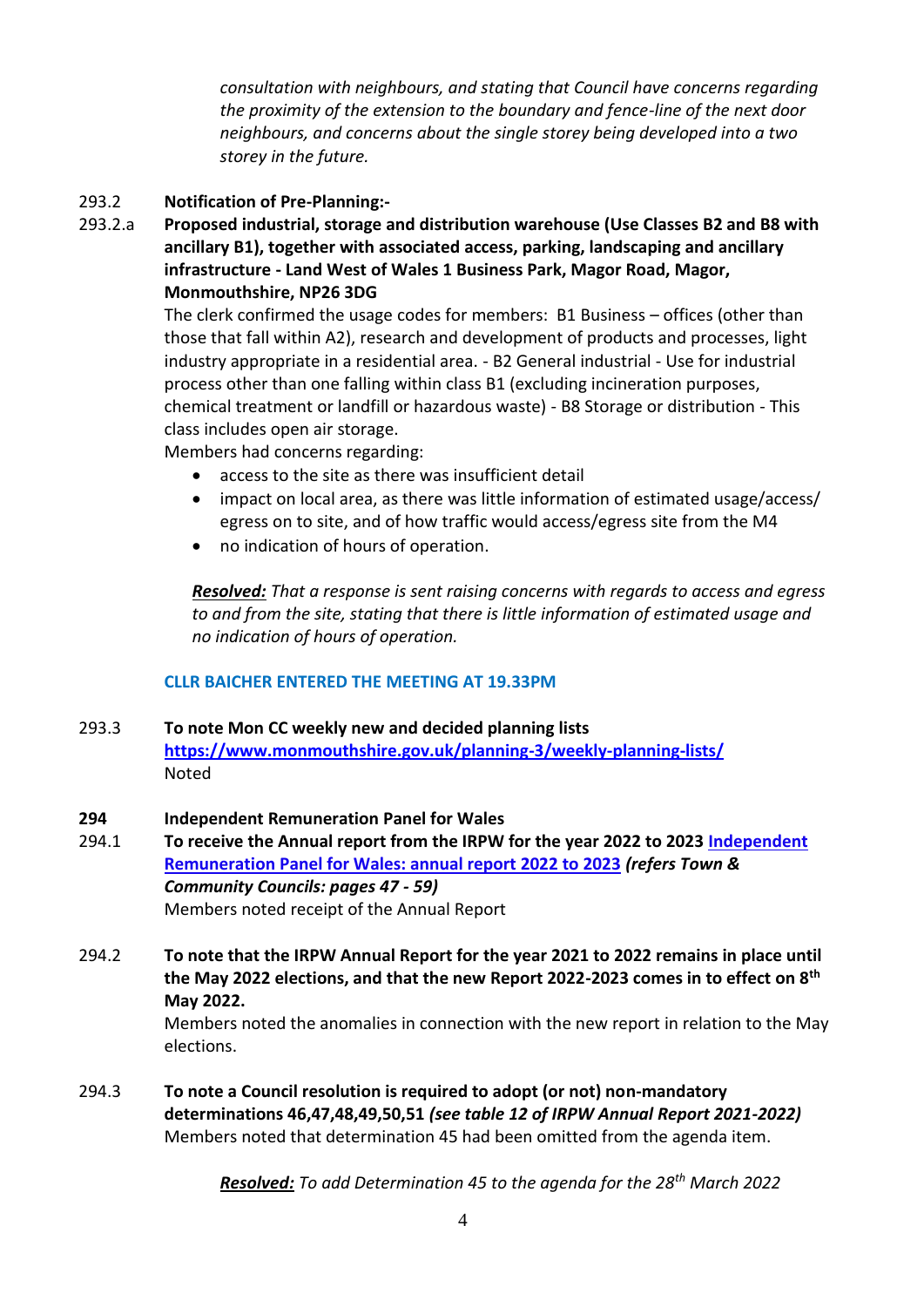*meeting.*

#### **CLLR PLOW ENTERED MEETING AT 19.49PM**

*Resolved: To adopt Determinations 46, 47, 48, 49, 50, 51*

*Resolved: That in respect of Determination 50, an allowance of £1000 would be made to the Mayor of the Council*

*Resolved: That in respect of Determination 51, an allowance of £500 would be made to the Deputy Mayor of the Council.*

#### 294.4 **To consider item 13.40 of the IRPW Annual Report 2022-2023:**

**a. To resolve when the payment is actually to be made to the member** 

*Resolved: To make payments at the end of the month Quarterly.*

**b. To resolve how many payments, the total amount payable is broken down into;**

*Resolved: That amounts be paid over four (4) quarterly payments (June, September, December & March)*

**c. To resolve whether and how to recover any payments made to a member who leaves their role during the financial year** Members noted that as payment would be made slightly in arrears this item would be irrelevant.

#### **295 Boundary Changes May 2022**

## 295.1 **To consider the need for a working group to discuss the handover of assets to Rogiet Community Council, and agree any actions.**

Two member expressed an interest in sitting on a working group, and discussion ensued. Members did not want to hand over either of the two properties affected by the Boundary change to Rogiet CC. Members noted the key considerations published by Welsh Government, SLCC and OVW in respect of the Boundary changes, which state 'Councils affected by the alteration, abolition or constitution of any area by Order have the power to reach agreements about any property, income, rights or liabilities affected by the change, and any financial relations between the parties to the agreement.' Members also noted that the Monitoring Officer had already recommended negotiating/talking with Rogiet Community Council. It was also noted that the allotment site, at the last major boundary change, had remained in the ownership of Magor with Undy Community Council, and that Rogiet CC had passed management of their allotments over to Rogiet Allotment & Leisure Garden Society. Members also noted the distance of the Common-y-coed plantation from the main village of Rogiet.

#### **CLLR RAGGETT DECLARED AN INTEREST CLERK DECLARED AN INTEREST**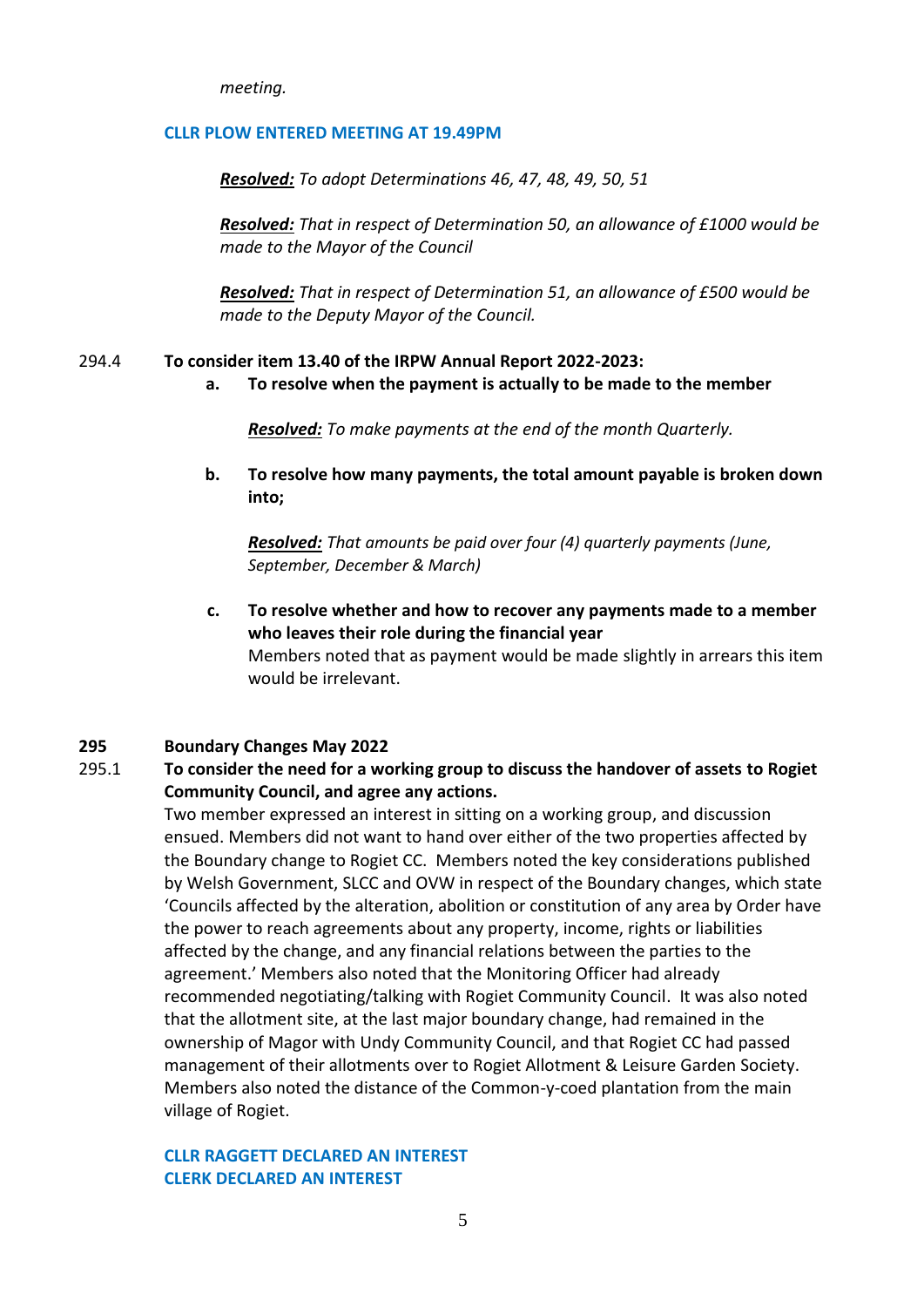*Resolved: That this Council wished to retain ownership and management of the Undy Allotment Site, and the Common-y-coed Plantation.*

*Resolved: To write to Rogiet Community Council stating that this Council wished to retain Undy Allotment site, and ask if they were prepared to forego transfer and ownership of the property. If Rogiet CC were not prepared to forego ownership, this Council would wish to place a legal covenant on the allotment site, preventing Rogiet CC from passing management of the site to a third party before this Council had been given the option to take over management, or possibly lease the allotments.*

*Resolved: To write to Rogiet Community Council stating that this Council wished to retain Common-y-coed Plantation, and ask if they were prepared to forego transfer and ownership of the property, stating that if Rogiet CC were not prepared to forego ownership, that this Council would wish to place a legal covenant on the land preventing Rogiet CC from selling the land, or passing over management to a third party, before this Council had been given the option to take over management, or possibly lease the plantation.*

#### **296 Monmouth and Parkwall Ambulance Stations**

296.1 **To receive a letter from Cllr Richard John, Leader Monmouthshire County Council seeking support to object to the proposal to remove the Rapid Response Vehicles (RRVs) based at Monmouth and Parkwall (between Caldicot and Chepstow) stations and agree any actions required.**

Members noted the content of the letter.

*Resolved: To write to Welsh Ambulance Services NHS Trust out-lining Council's concerns at the proposal to remove the Raid Response Vehicles (RRVs) based at Monmouth, and particularly at Parkwall stations.*

#### **297 Regeneration of Magor Square**

297.1 **To discuss the way forward, in general, in preparation for a steering group to be set up with Mon CC and other partners following the Elections in May 2022** Members noted the need for this to be progressed but were mindful of the up-andcoming elections, when there could potentially be a change of Councillors.

> *Resolved: That membership of a steering group be added to the May Annual Meeting agenda, in that Members would work with relevant officers from Monmouthshire County Council at the earliest opportunity following the Annual meeting.*

## 297.2 **To receive feedback on the proposed Markets in Magor Square, and agree any actions required.**

Cllr Crook advised that due to space constraints within the Square, it was not viable for Greentop events to run the market unless the number of stalls could be increased. He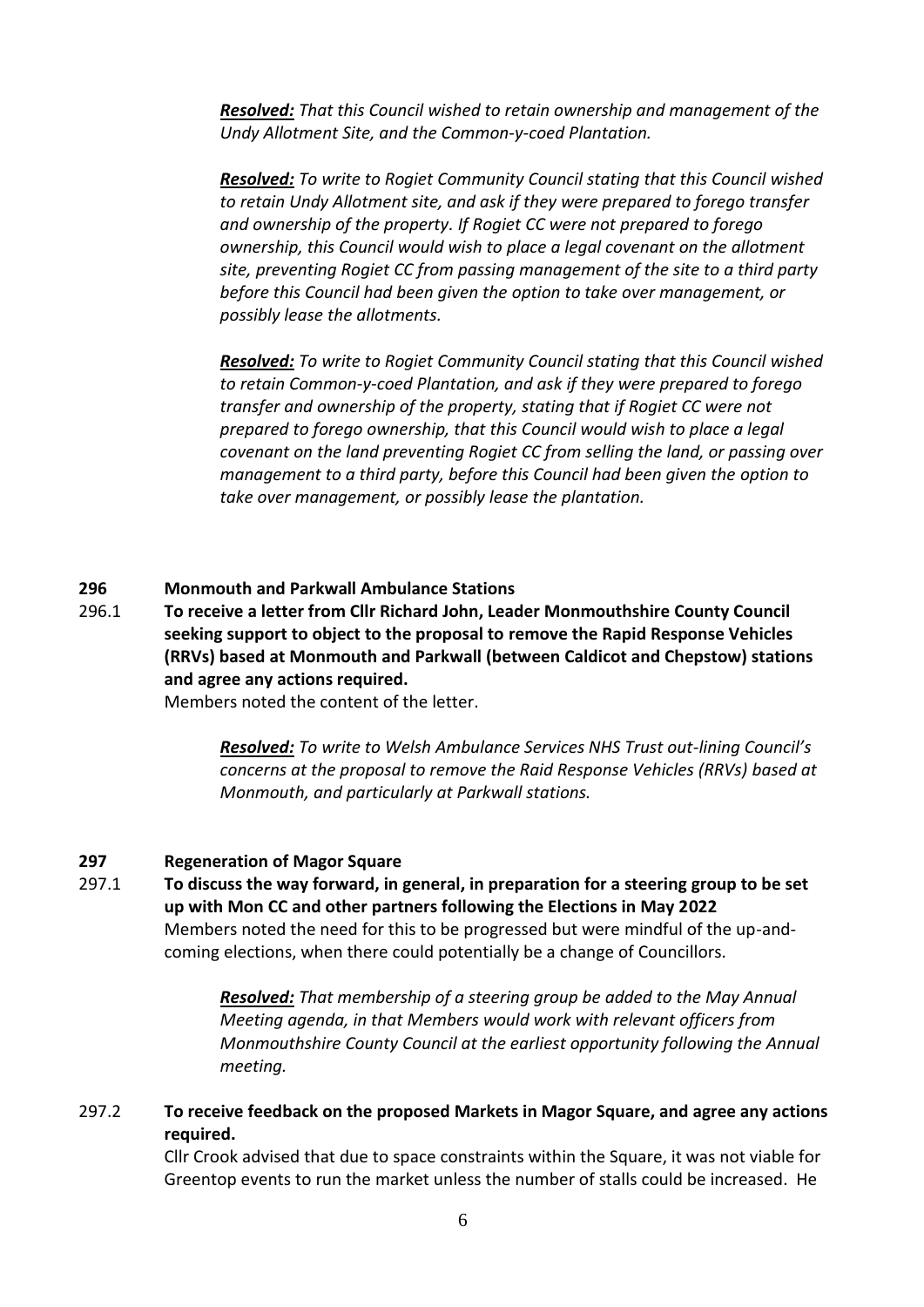further advised that the Magor Baptist church had been approached in respect of using the lawn at the rear of the church, and that there was another possibility that would be looked into. He would continue to work with Greentop Events on the matter of the market.

*Resolved: That the regeneration steering group appointed at the Annual Meeting could follow the market project up as part of the regeneration of Magor Square.*

## **298 The Hayloft – proposed new Council Office**

## 298.1 **To receive feedback on progress made, and agree any actions.**

Cllr Crook confirmed that the Council's solicitor was waiting for a copy of the draft lease from the landlord's solicitors, and that he had spoken with the landlord regarding the matter.

*Resolved: That Council chase their solicitor again for an update.*

## **299 Dog Waste Management**

- 299.1 **To note that information regarding Council's dog waste bins has been sent to Mon CC in respect of the proposed new contract.** Noted.
- 299.2 **To note feedback from Merlin Environmental Waste in respect of dog waste bins that are continually overflowing, and agree any actions.**

It was noted although there were severe problems with two dog waste bins constantly overflowing, there were another two almost as bad. Members noted that the cost of emptying dog waste bins, was already over budget, due to an unexpected increase in costs earlier in the year.

*Resolved: To initially purchase two new dog waste bins, from Earth Anchors at the cost of £378 (under Litter Act 1983 s5 & 6)*

*Resolved: To contract Merlin Environmental Services to install the bins, upon receipt, at the cost of £40 (under Litter Act 1983 s5 & 6)*

*Resolved: To vire monies from the outside spaces maintenance budget to the Litter, Bins & Benches budget to cover the cost of the new bins and installation.*

299.3 **To note that the office no longer has a stock of dog waste bags to supply to the outlets, and consider purchasing a stock at the cost of £20.54 per 1,000** *(under Litter Act 1983 s5 & 6)*

*Resolved: To purchase 10,000 dog waste bags (under Litter Act 1983 s5 & 6)*

- **300 Village Improvements**
- 300.1 **Village Maps:**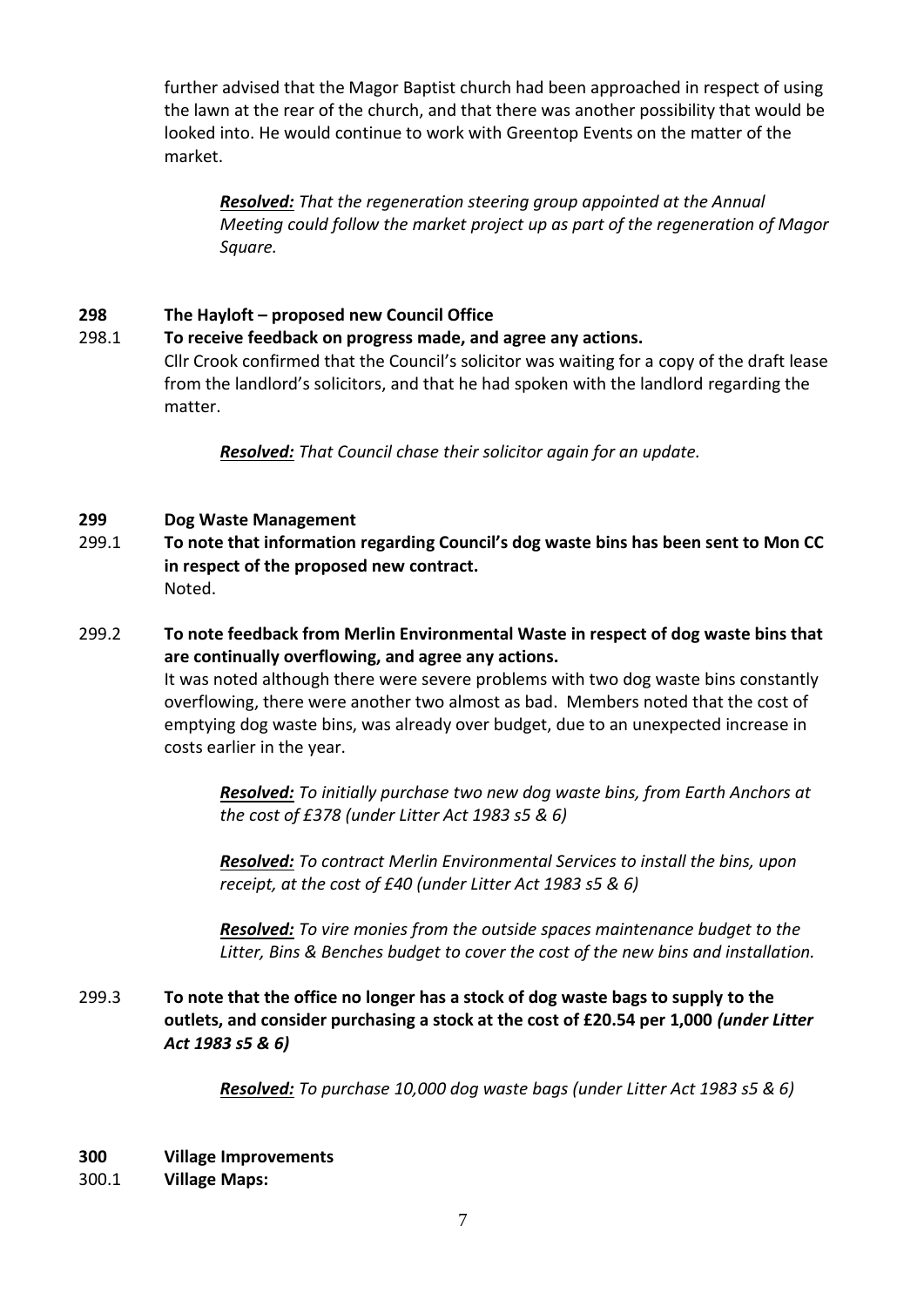## 300.1.a **To receive feedback from the Clerk and agree any actions required.**

Members were advised that the maps had been updated with 'A welsh version of this map is available from the Council Office' 'Mae fersiwn Gymraeg o'r map hwn ar gael gan Swyddfa'r Cyngor' as agreed EXOM 28/02/22 Min No 283.1.a. The contractor had now been advised to proceed with production, and installation was due by the end of March

## 300.2 **Welcome Signage**

## 300.2.a **To receive feedback from the Clerk and agree any actions required**

The signs had been installed on 10/03/21 and Council had received positive feedback via Facebook.

## 300.3 **Finger Posts**

## 300.3.a **To receive feedback from the Clerk and agree any actions required.**

Several companies had been approached for quotes, and to date only one had been received – two others were expected to respond. Members noted the cost of the Quote received, but that delivery and installation costs were not included. Now that mockups/dimensions were available, they could be used to apply for the Street Furniture Licence from Mon CC. Members queried that the Post Office icon was not on the mock-up. The clerk had been advised by Mon CC officers that Finger posts are designed to direct visitors to areas of interest rather than for the benefit of local residents and must comply with MCC Signage Policy, an icon for 'Shops' or 'shopping area' is acceptable.

> *Resolved: To set a maximum budget of £12k for the clerk and Chair to work within to expedite the purchase, delivery and installation of the fingerpost.*

## **300.4 Brown & White Tourism Signs**

## 300.4.a **To receive feedback and agree any actions required.**

As per OM 28/02/22 Min No 283.4.a, the signs had been ordered via Monmouthshire County Council.

300.5 The Chair made reference to OM 14/02/22 Min No 250.1 relating to Village Improvements and council's resolution to produce printed information and/or investigate working with The Villager magazine, with a maximum budget of £2k. He reported that he had approached Jonathan Croft regarding the publication of the Village magazine as soon as possible, and regarding the Council taking a few pages out, for reports and advertising the Queen's Diamond Jubilee etc.

> *Resolved: To work with Magor Printers to initially produce the Villager Magazine at the earliest opportunity.*

**Chair invoked Standing Order No 3.v to extend the meeting beyond 9pm**

## **301 Working Groups**

- 301.1 **Queen's Platinum Jubilee Working Group**
- 301.1.a **To receive a report from the working group, and agree any recommendations.**  The group confirmed that a new Facebook page had been set up (ref EXOM 28/02/22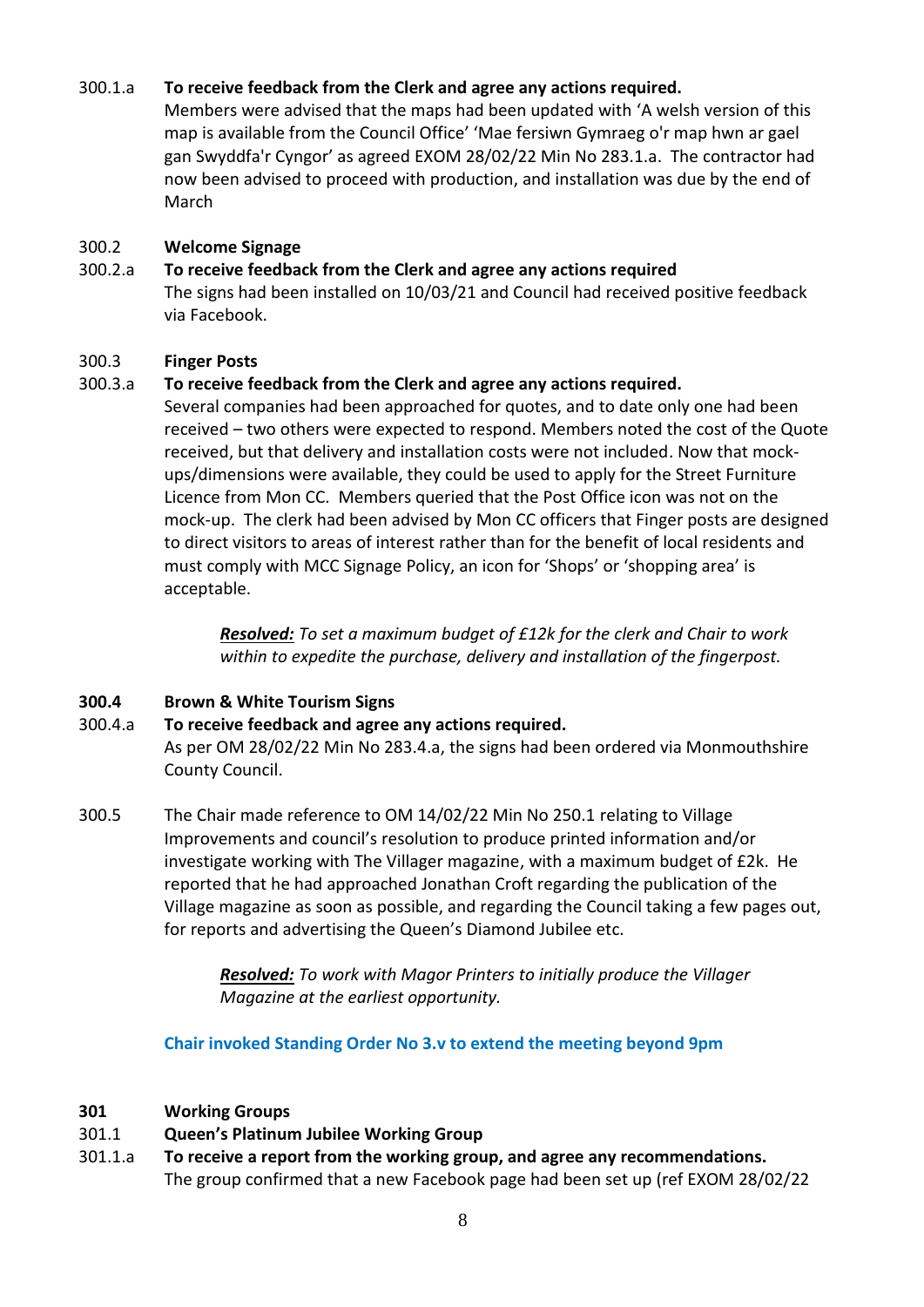Min No 281.2.a) The cost of Commemorative coins proved too expensive, and the group proposed a commemorative mug for all primary school children. It was noted that the entertainment would cost £150. The group also presented more detailed information. The estimated cost for the celebrations was estimated at £3367 against a budget (22/23) of £2500.

*Resolved: To increase the budget to £3500 and earmark £1000 from the 2021/2022 Civic Events Budget to be vired to the 2022/2023 Platinum Jubilee Budget.*

## 301.2 **MUGA Working Group**

## 301.2.a **To receive a report from the working group and agree any actions**

The group advised that they had received three quotes to directly replace the current portakabin, and currently one quote for a lower cost option of a toilet and storage area. Regardless of which option was agreed, the trees and overgrowth would need to be removed. A proposal was made in respect of the working groups recommendation, and then withdrawn following a debate on the need for a 'like for like' replacement and whether there was a need for a toilet facility now that the Community HUB would be built. Cllr Raggett reminded members that the HUB and the MUGA were separate entities.

## **CLLR KIRKHAM DECLARED AN INTEREST CLLR RAGGETT DECLARED AN INTEREST**

*Resolved: That the MUGA working group contact the MUCH group to enquire how Council could work with them so that the MUGA facilities complement the HUB facilities in the future.*

- 301.3 **Summer & Winter Planting Working Group**
- 301.3.a **To receive feedback from the working group and agree any actions**

*Resolved: To defer this item to the next meeting.*

- **302 Reports**
- 302.1 **Councillors**
- 302.1.a **Flooding: To receive any written reports in respect of flooding issues in the area, and agree any actions required.** *(subject to receipt of papers)*  No papers received.
- 302.1.b **Village Assessment: To receive any written reports in respect of the Village assessment and monitoring** *(subject to receipt of papers)* No papers received.
- 302.1.c **To receive any activity reports from Councillors** *(subject to receipt of papers)* No papers received.
- 302.1.d **To receive any other reports from Councillor representatives on outside bodies**  *(subject to receipt of papers)*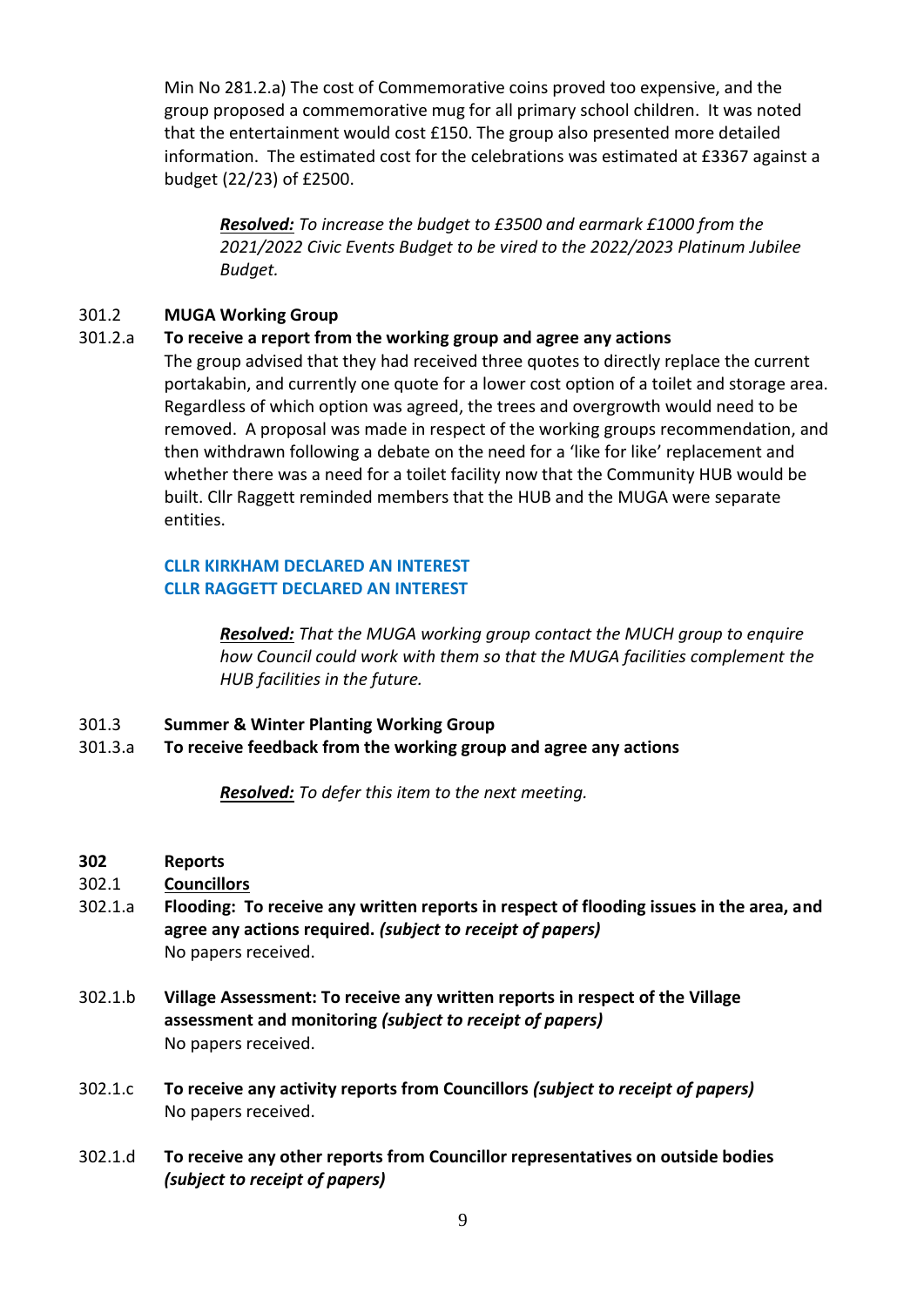No papers received.

**303 Exclusion of Press & Public Under Section 1 (2) of the Public Bodies (Admission to Meetings) Act 1960 To consider exclusion of the Press and Public to the following agenda item pursuant to section 1(2) of the Public Bodies (Admission to Meetings) Act 1960 as** *some of* **the business to be transacted is considered confidential, the disclosure of which would be prejudicial**

> *Resolved: To exclude the Press & Public from the following agenda item, pursuant to section 1(2) of the Public Bodies (Admission to Meetings) Act 1960*

**Meeting recording was halted for the duration of the confidential item** 

#### **304 Staffing**

304.1 **To receive feedback, and a report from One Voice Wales, on the recruitment process to replace the Clerk and RFO and agree any actions required.** *(to follow***)** The Chair gave feedback of the meeting held with Paul Egan of One Voice Wales to initiate the recruitment process, and referred to Mr Egan's concerns that the salary being offered by the Council was not commensurate with the job, but that to provide an accurate grading the Council and work required would need to be evaluated under the National Agreement on Salaries and Conditions of Service for Local Council Clerks 2004. Mr Egan had pointed out that the proposed salary would probably not attract the number or quality of applicants particularly in today's market. Cllrs Crook, Kirkham and Raggett had taken the decision to ask Mr Egan to evaluate the Magor with Undy Community Council to provide the correct grading for the position of Clerk & RFO. The Clerk had confirmed that this could be done under Financial Regulations 4.1 & 4.5 as there was in place a budget 'for that class of expenditure in the approved budget'. Members noted that despite the receipt of the evaluation report it could not reverse its decision regarding the salary without a motion from six signatures, which would further delay the advertisement of the vacancy and would need to proceed as previously agreed, with the lower salary. Members noted that if the advertisement was unsuccessful, then it may need to reconsider the report and recommendation at a future date.

> *Resolved: To ratify the decision made for Paul Egan, recruitment consultant from One Voice Wales to evaluate the grading at the cost of £180, as there was a budget in place for professional fees. (under Fin Regs 4.1)*

*Resolved: That Council could not consider the evaluation report and recommendation from Paul Egan, recruitment consultant for One Voice Wales at the present time, as it is outside of Standing Order 7, and that if necessary the report could be revisited at a future date.* 

#### **CLLR RAGGETT LEAVES MEETING AT 22.32PM**

*Resolved: That Paul Egan, recruitment consultant from One Voice Wales be asked to proceed with recruitment as a matter of urgency using the salary as*